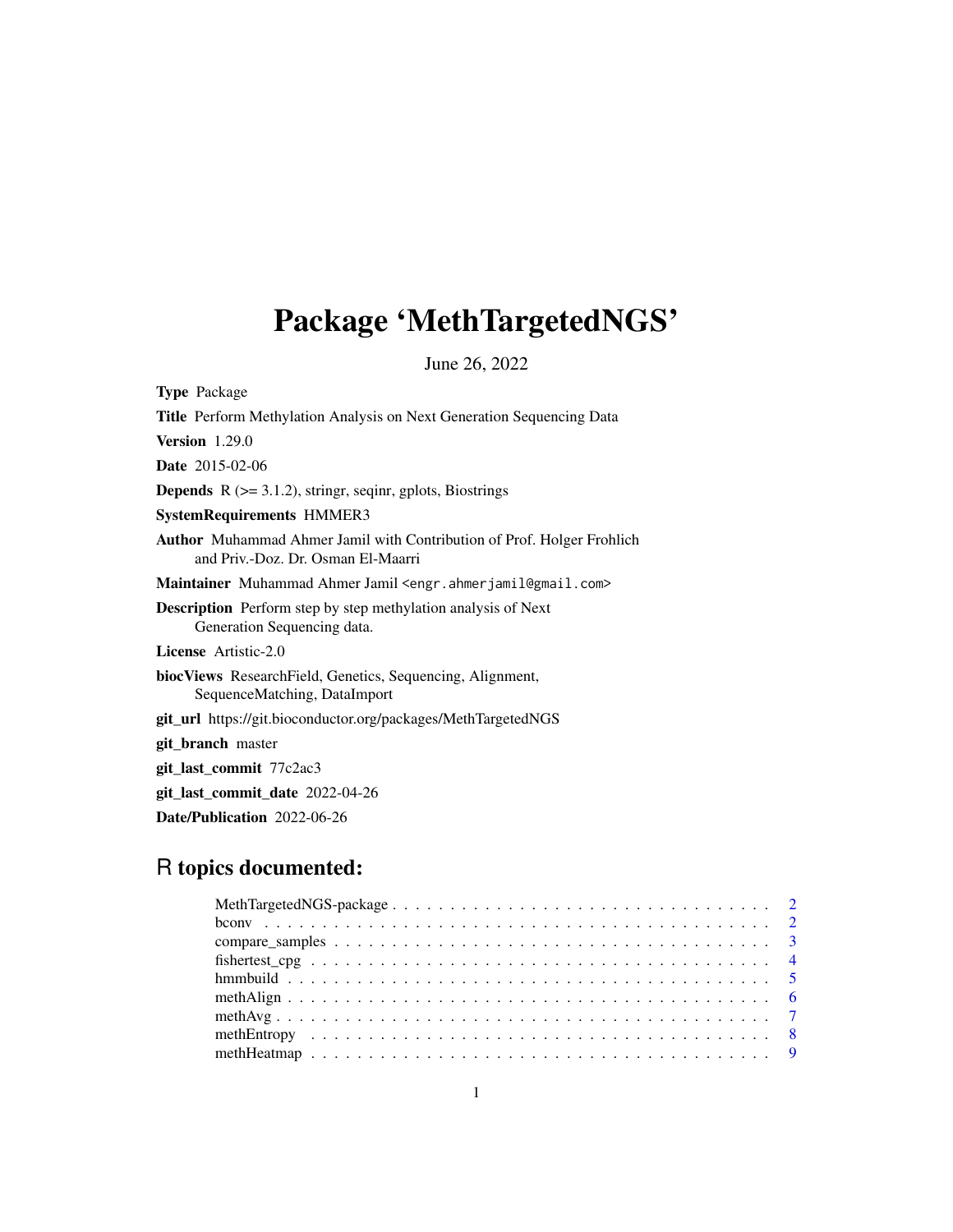<span id="page-1-0"></span>

| ~<br>. . | bconv |
|----------|-------|
|          |       |

| Index |  |  |  |  |  |  |  |  |  |  |  |  |  |  |  |  |  |  | 13 |
|-------|--|--|--|--|--|--|--|--|--|--|--|--|--|--|--|--|--|--|----|

MethTargetedNGS-package

*Methylation Analysis of Next Generation Sequencing data.*

## Description

This package helps in visualizing methylation in CpG sites in NGS data for given datasets (normal/tumor) and to identify differentially methylated CpG sites in normal/tumor. This package to help in perform profile hidden markov modelling of given sequences.

NOTE: For profile hidden markov model HMMER software is required

## Details

| Package: | MethTargetedNGS |
|----------|-----------------|
| Type:    | Package         |
| Version: | 1.0             |
| Date:    | 2015-01-20      |
| License: | Artistic-2.0    |

Compare methylation status/pattern between samples.

\*compare\_samples(healthy,tumor)

Sequence alignment and create methylation pattern

\*methAlign(sequence\_fasta, ref\_seq)

### Author(s)

Muhammad Ahmer Jamil, Prof. Holger Frohlich, Priv.-Doz. Dr. Osman El-Maarri Maintainer: Muhammad Ahmer Jamil <engr.ahmerjamil@gmail.com>

bconv *Convert non-bisulfite sequences to bisulfite sequences.*

## **Description**

Bisulfite sequences are the bisulfite treated DNA sequences where all cytosines except cytosine from CpG sites are converted to thymie. This technique is used to determine pattern of methylation. This function convert all cytosine except cytosines from CpG sites to thymine.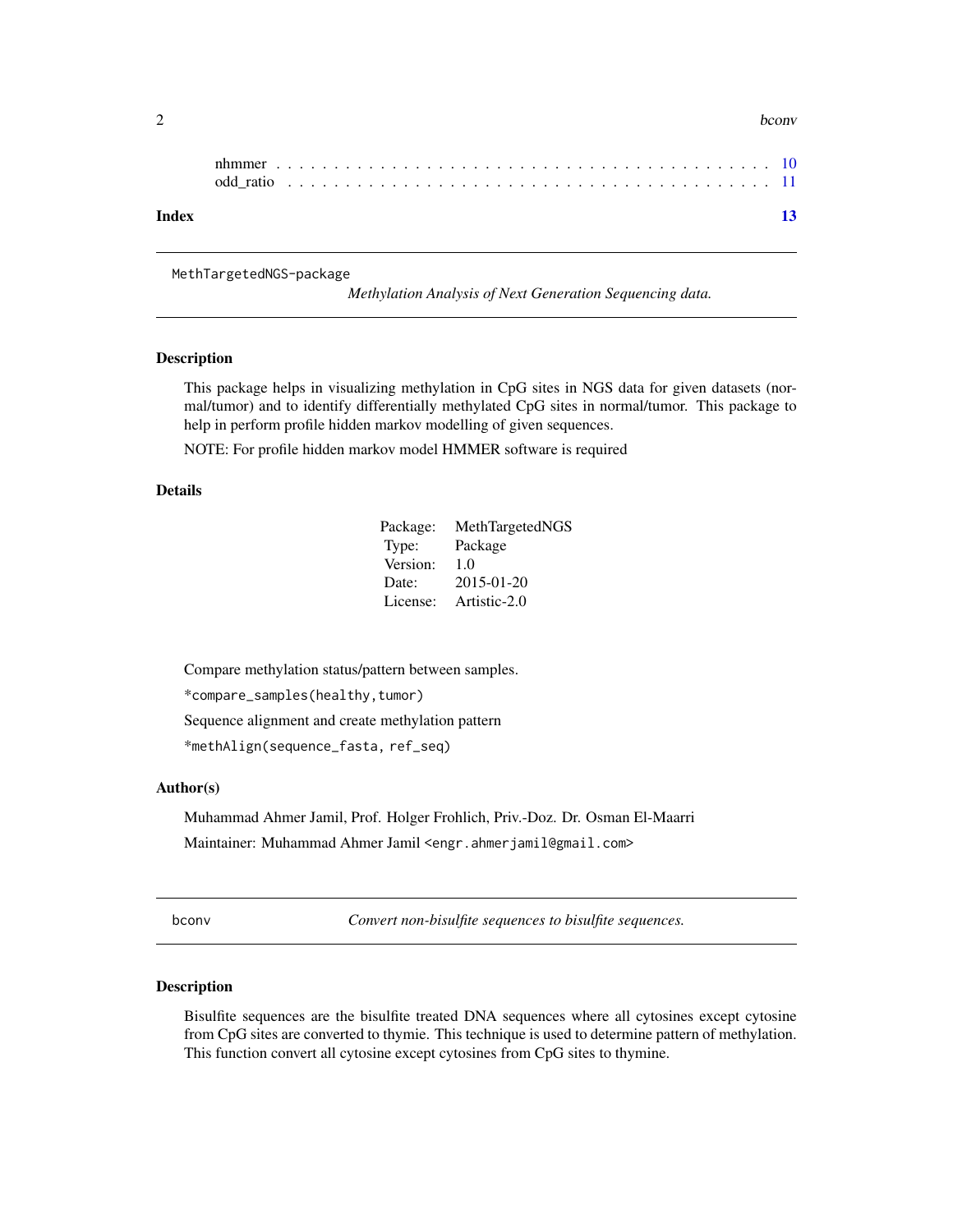## <span id="page-2-0"></span>compare\_samples 3

#### Usage

bconv(fasta\_file, out\_file = "output.fasta")

#### Arguments

| fasta_file | : Input fasta file for conversion                             |
|------------|---------------------------------------------------------------|
| out_file   | : String value naming an output file. Default is output fasta |

## Value

Fasta File

### Author(s)

Muhammad Ahmer Jamil, Prof. Holger Frohlich, Priv.-Doz. Dr. Osman El-Maarri Maintainer: Muhammad Ahmer Jamil <engr.ahmerjamil@gmail.com>

## Examples

```
input = system.file("extdata", "bisulfite.fasta", package = "MethTargetedNGS")
bconv(fasta_file = input, out_file = "output.fasta")
```
<span id="page-2-1"></span>compare\_samples *Complete Methylation Analysis of Next Generation Sequencing Data*

## Description

This function perform complete methylation analysis of the data.

- 1. Visualize methylation pattern
- 2. Calculate methylation average
- 3. Calculate methylation entropy
- 4. Perform fisher exact test on the samples to identify significant CpG sites.

#### Usage

```
compare_samples(healthy, tumor)
```
#### Arguments

| healthy | : Output Matrix from methAlign |
|---------|--------------------------------|
| tumor   | : Output Matrix from methAlign |

## Value

Generate a plot of Methylation Average, Methylation Entropy, Fisher Exact Test and Log Odd Ratio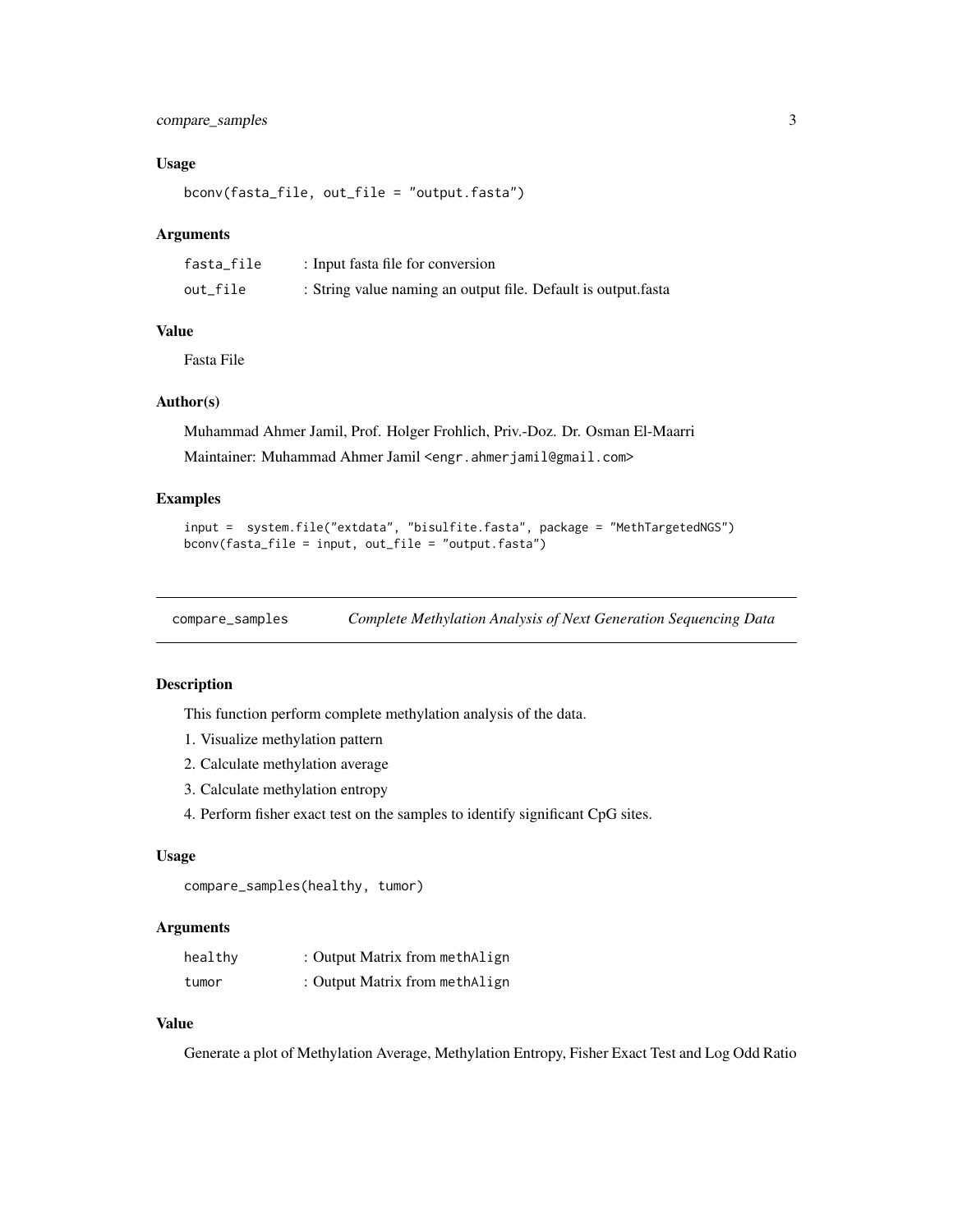#### <span id="page-3-0"></span>Note

This function needs time to process depending on the number of sequences in fasta file

#### Author(s)

Muhammad Ahmer Jamil, Prof. Holger Frohlich, Priv.-Doz. Dr. Osman El-Maarri Maintainer: Muhammad Ahmer Jamil <engr.ahmerjamil@gmail.com>

## See Also

[methAlign](#page-5-1), [methAvg](#page-6-1), [methEntropy](#page-7-1), [odd\\_ratio](#page-10-1), [fishertest\\_cpg](#page-3-1),

## Examples

```
healthy = system.file("extdata", "Healthy.fasta", package = "MethTargetedNGS")
tumor = system.file("extdata", "Tumor.fasta", package = "MethTargetedNGS")
reference = system.file("extdata", "Reference.fasta", package = "MethTargetedNGS")
healthy = methAlign(healthy,reference)
tumor = methAlign(tumor,reference)
compare_samples(healthy,tumor)
```
fishertest\_cpg *Perform Fisher Exact Test on Methylation Data.*

#### Description

Fisher exact test is a test to calculate the statistical significance using contingency table. It was used to find the statistically significant differences in the methylation status of one particular CpG site between healthy and tumor sample. Contingency matrix was created for each CpG site. P-value was corrected for multiple testing using Benjamini-Hochberg method to calculate False Discovery Rate (FDR)

#### Usage

```
fishertest_cpg(healthy, tumor, plot = TRUE, main = "Fisher Exact Test")
```
#### Arguments

| healthy | Matrix from methAlign. Also matrix where columns represents Cytosine of<br>CpG sites and rows represents sequences. |
|---------|---------------------------------------------------------------------------------------------------------------------|
| tumor   | Matrix from methAlign. Also matrix where columns represents Cytosine of<br>CpG sites and rows represents sequences. |
| plot    | Boolean. TRUE if need a plot after calculation. Default TRUE                                                        |
| main    | Title of the plot. Default "Fisher Exact Test"                                                                      |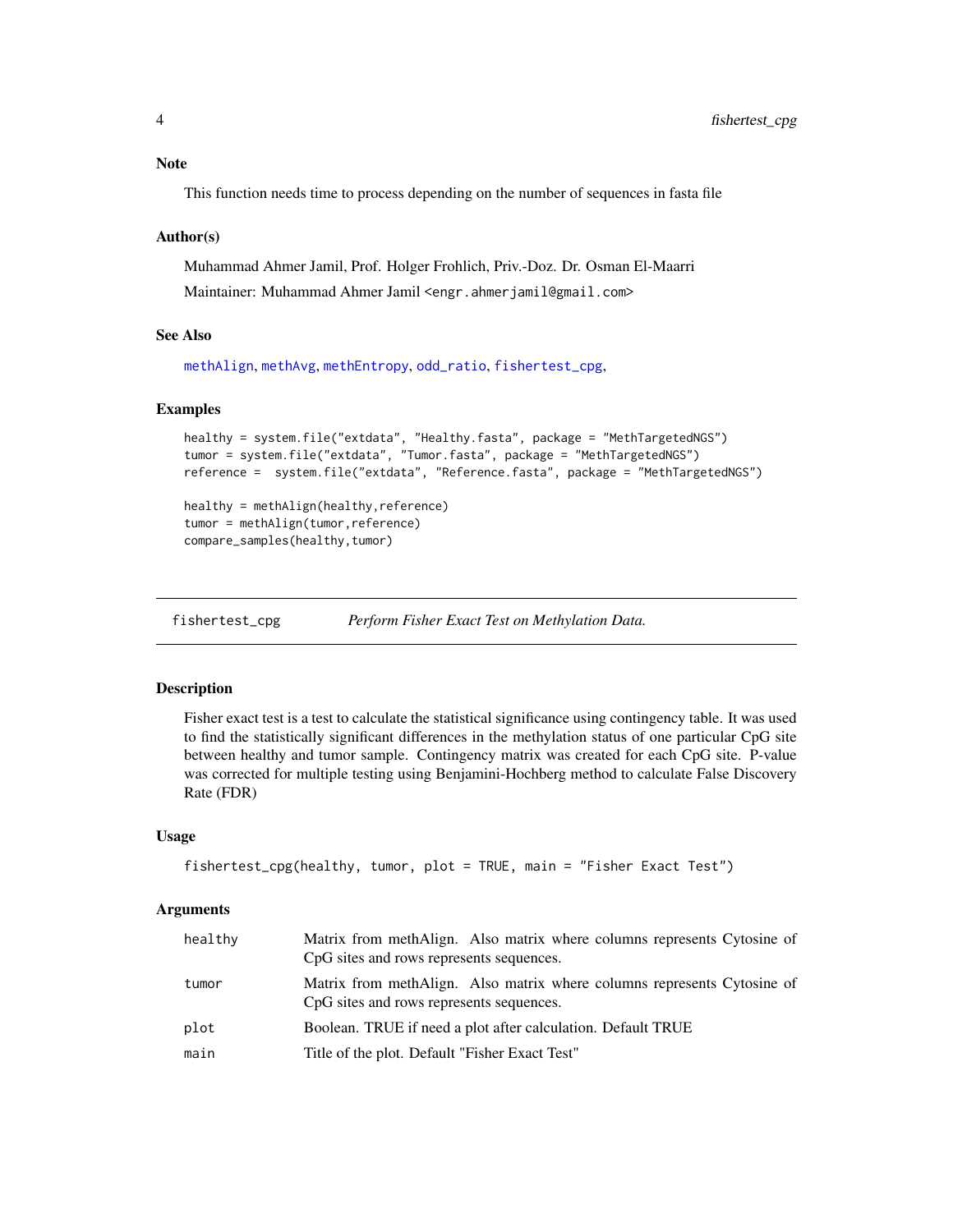#### <span id="page-4-0"></span>hmmbuild 55 September 1988 September 1988 September 1988 September 1988 September 1988 September 1988 Septembe

## Value

Vector containing p-values.

## Author(s)

Muhammad Ahmer Jamil, Prof. Holger Frohlich, Priv.-Doz. Dr. Osman El-Maarri Maintainer: Muhammad Ahmer Jamil <engr.ahmerjamil@gmail.com>

## See Also

[methAlign](#page-5-1), [compare\\_samples](#page-2-1)

#### Examples

```
healthy = system.file("extdata", "Healthy.fasta", package = "MethTargetedNGS")
tumor = system.file("extdata", "Tumor.fasta", package = "MethTargetedNGS")
reference = system.file("extdata", "Reference.fasta", package = "MethTargetedNGS")
healthy = methAlign(healthy,reference)
```

```
tumor = methAlign(tumor,reference)
fisherexacttest <- fishertest_cpg(healthy,tumor)
```
<span id="page-4-1"></span>

| hmmbuild |  |  |
|----------|--|--|
|          |  |  |

Create Profile Hidden Markov Model of given aligned sequences

#### Description

This function creates profile hidden markov model of the given aligned sequences using HMMER algorithm.[1]

#### Usage

```
hmmbuild(file_seq, file_out,pathHMMER="")
```
## Arguments

| file_seq  | Multiple sequence aligned fasta file.                                        |
|-----------|------------------------------------------------------------------------------|
| file_out  | Output hidden markov model file                                              |
| pathHMMER | Path where HMMER software is installed. Note: Windows user must setup        |
|           | cygwin to use this feature and set path to HMMER binaries (~hmmer/binaries/) |

#### Value

Create Profile Hidden Markov Model in local directory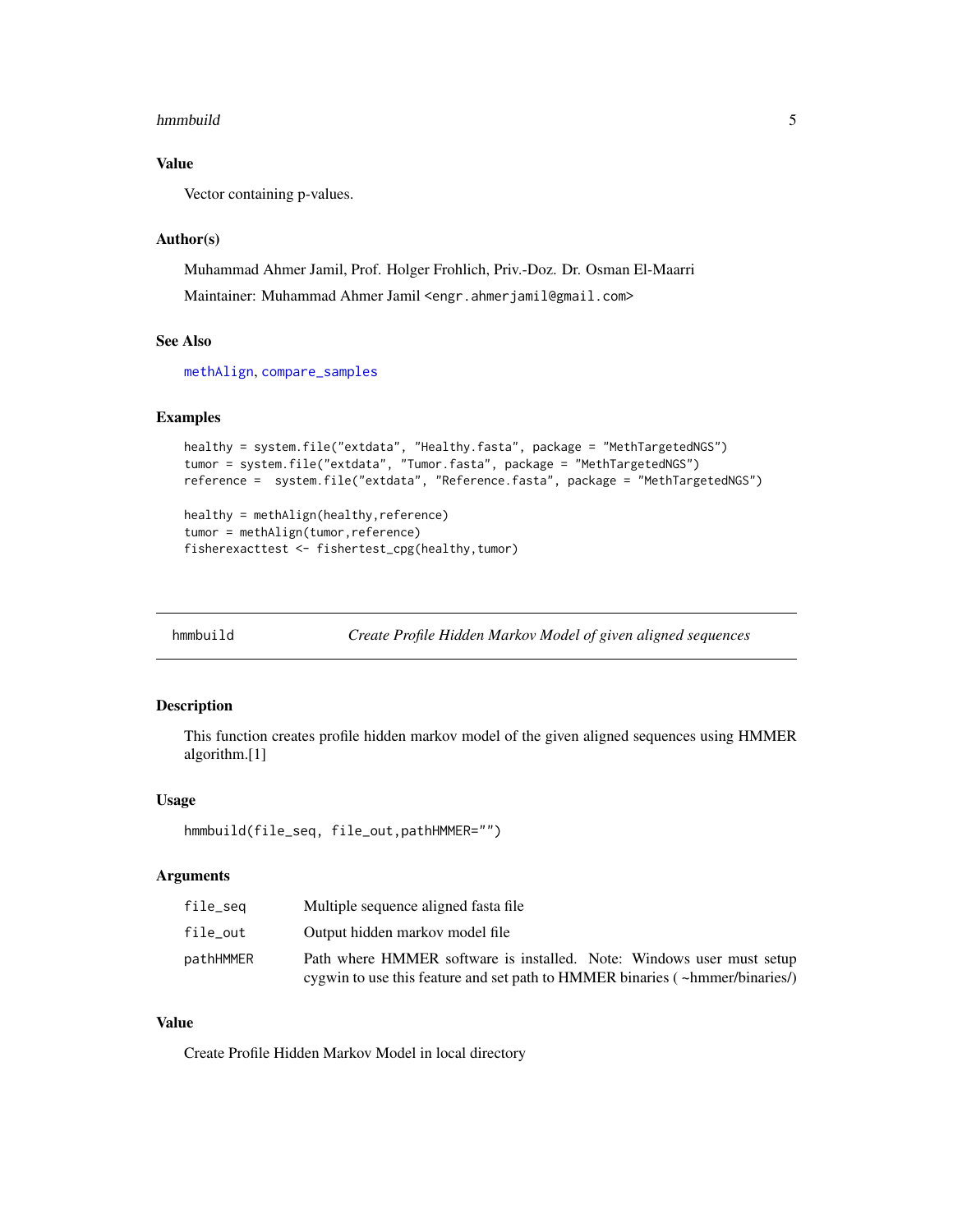## <span id="page-5-0"></span>Note

Require HMMER software

Windows User: Please download HMMER from http://hmmer.janelia.org/

Setup cygwin from http://www.cygwin.com

Linux/Mac User: Download binaries or compile HMMER from http://hmmer.janelia.org/

#### Author(s)

Muhammad Ahmer Jamil, Prof. Holger Frohlich, Priv.-Doz. Dr. Osman El-Maarri Maintainer: Muhammad Ahmer Jamil <engr.ahmerjamil@gmail.com>

## References

[1]Finn, Robert D., Jody Clements, and Sean R. Eddy. "HMMER web server: interactive sequence similarity searching." Nucleic acids research (2011): gkr367.

#### See Also

[nhmmer](#page-9-1)

#### Examples

```
msa = system.file("extdata", "msa.fasta", package = "MethTargetedNGS")
if (file.exists("/usr/bin/hmmbuild"))
 hmmbuild(file_seq=msa,file_out="hmm",pathHMMER = "/usr/bin")
```
<span id="page-5-1"></span>

| methAlign | Align sequences with the reference sequence using pairwiseAlignment |
|-----------|---------------------------------------------------------------------|
|           | function from BioStrings                                            |

## Description

This function allow users to align pool of sequences to the reference sequence.

#### Usage

```
methAlign(sequence_fasta, ref_seq, sub_mat = FALSE, align_type = "local")
```
#### Arguments

|         | sequence_fasta String value naming an input fasta file. Single sequence or Multiple sequences<br>in a single fasta file.                                                       |
|---------|--------------------------------------------------------------------------------------------------------------------------------------------------------------------------------|
| ref_seq | String value naming an input fasta file. Single reference sequence is requried. If<br>multiple sequences were passed only first sequence will be considered as refer-<br>ence. |
| sub_mat | Substitution matrix for the alignment.                                                                                                                                         |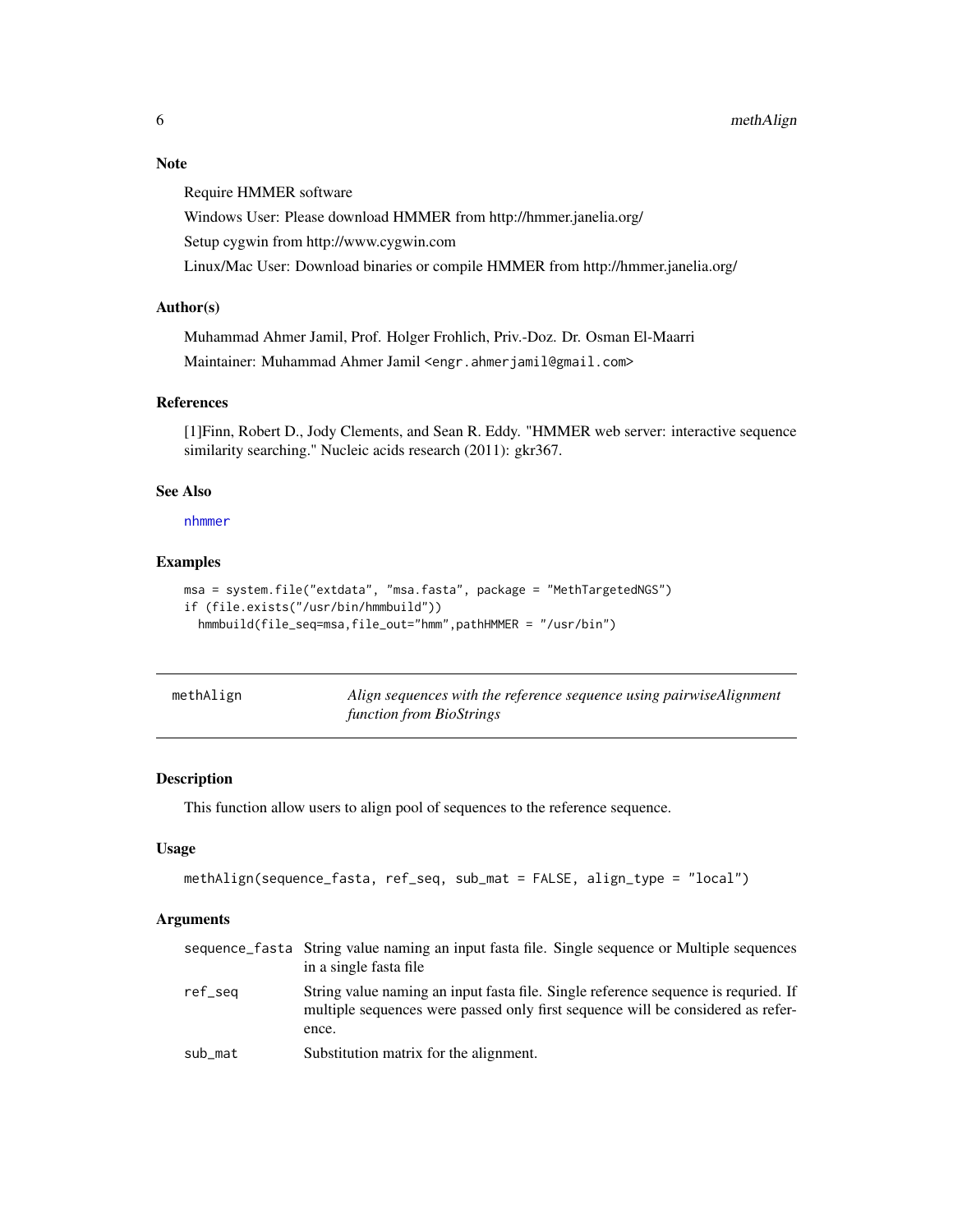#### <span id="page-6-0"></span> $m$ eth $Avg$   $\hskip 1.6cm$  7

| align_type | type of alignment. One of "global", "local", "overlap", "global-local", and "local-<br>global" where |
|------------|------------------------------------------------------------------------------------------------------|
|            | "global" = align whole strings with end gap penalties,                                               |
|            | "local" = align string fragments,                                                                    |
|            | "overlap" = align whole strings without end gap penalties,                                           |
|            | "global-local" = align whole strings in pattern with consecutive subsequence of<br>subject.          |
|            | "local-global" = align consecutive subsequence of pattern with whole strings in<br>subject.          |
|            | Default is "local"                                                                                   |

## Value

Methylation Matrix. Number of rows represents number of reads in sequence fasta file and number of columns represents number of CpG sites in reference fasta sequence. Only Cytosine of CpG site was observed in the table whether it is methylated or unmethylated.

#### Note

This function need some time to process depending on the number of sequences in fasta file

## Author(s)

Muhammad Ahmer Jamil, Prof. Holger Frohlich, Priv.-Doz. Dr. Osman El-Maarri Maintainer: Muhammad Ahmer Jamil <engr.ahmerjamil@gmail.com>

#### See Also

[compare\\_samples](#page-2-1)

#### Examples

```
healthy = system.file("extdata", "Healthy.fasta", package = "MethTargetedNGS")
reference = system.file("extdata", "Reference.fasta", package = "MethTargetedNGS")
methAlign(healthy, reference)
```
<span id="page-6-1"></span>methAvg *Calculate Methylation Average of given methylation matrix*

#### Description

Methylation average of a CpG site is the percentage of unmethylated cytosine or methylated cytosine in a particular CpG site. The methylation average of a particular CpG site was calculated by number of cytosine divided by sum of total number of methylated and unmethylated cytosine at particular CpG site in a group of reads.

 $average = NC/(NC + NT)$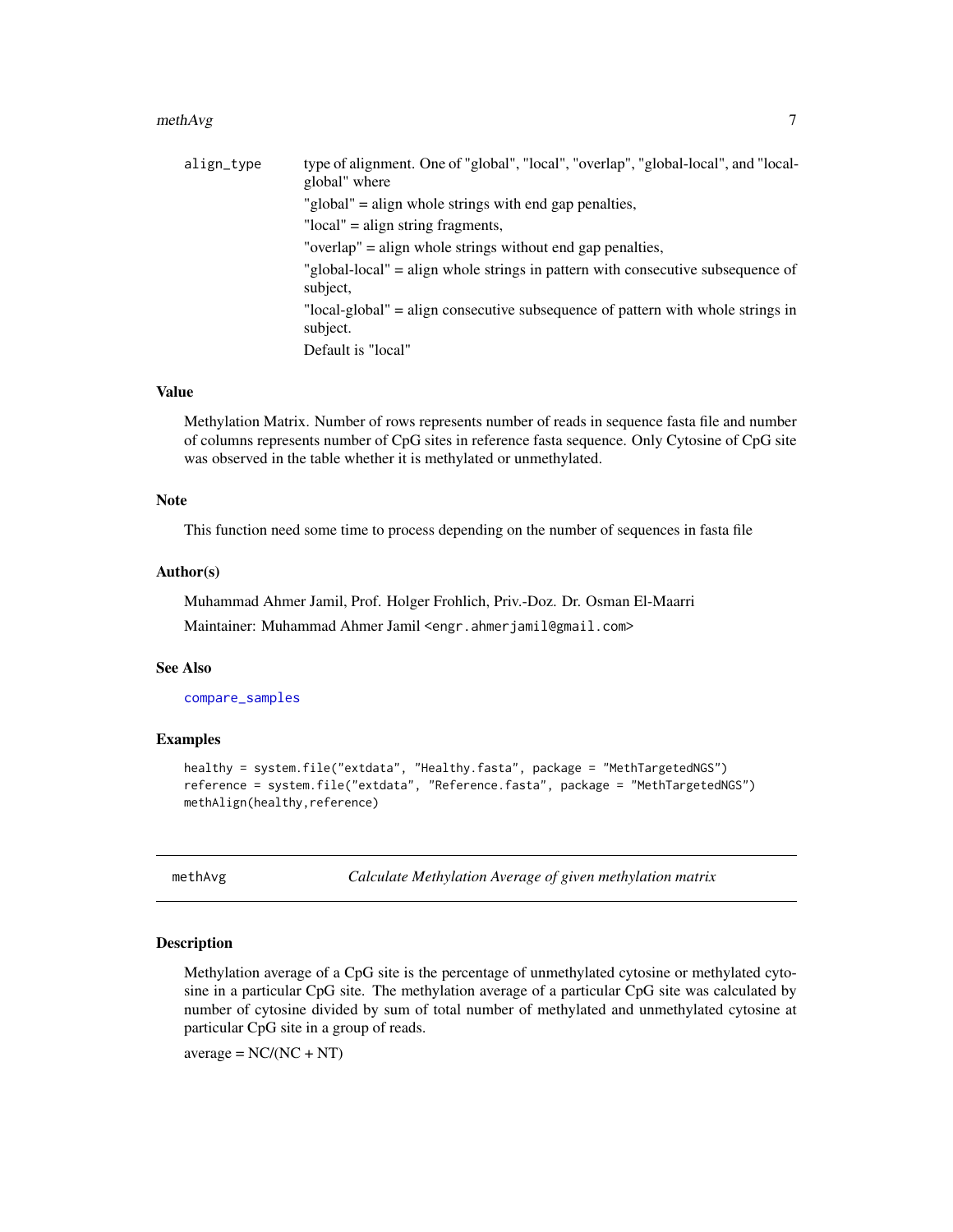#### <span id="page-7-0"></span>Usage

methAvg(Sample, plot = FALSE)

#### Arguments

| Sample | Matrix from methAlign. Also matrix where columns represents Cytosine of<br>CpG sites and rows represents sequences. |
|--------|---------------------------------------------------------------------------------------------------------------------|
| plot   | Boolean. TRUE if need a plot after calculation. Default FALSE                                                       |

## Value

Vector containing average methylation of given methylation matrix. Length of the vector represents the number of CpG sites in methylation matrix.

### Author(s)

Muhammad Ahmer Jamil, Prof. Holger Frohlich, Priv.-Doz. Dr. Osman El-Maarri Maintainer: Muhammad Ahmer Jamil <engr.ahmerjamil@gmail.com>

#### See Also

[methAlign](#page-5-1), [compare\\_samples](#page-2-1)

## Examples

```
healthy = system.file("extdata", "Healthy.fasta", package = "MethTargetedNGS")
reference = system.file("extdata", "Reference.fasta", package = "MethTargetedNGS")
methP <- methAlign(healthy,reference)
avgMeth <- methAvg(methP,plot=TRUE)
```
<span id="page-7-1"></span>methEntropy *Calculate Methylation Entropy*

#### Description

Entropy comparison between healthy and tumor samples can identify significant CpG sites which are contributing most in the tumor development either by hypomethylation or hypermethylation. Also such way can help in understanding the randomness in methylation status. Sliding window of 4 was used to calculate the entropy in the sample, which can analyze 16 different pattern for entropy calculation.

#### Usage

methEntropy(x)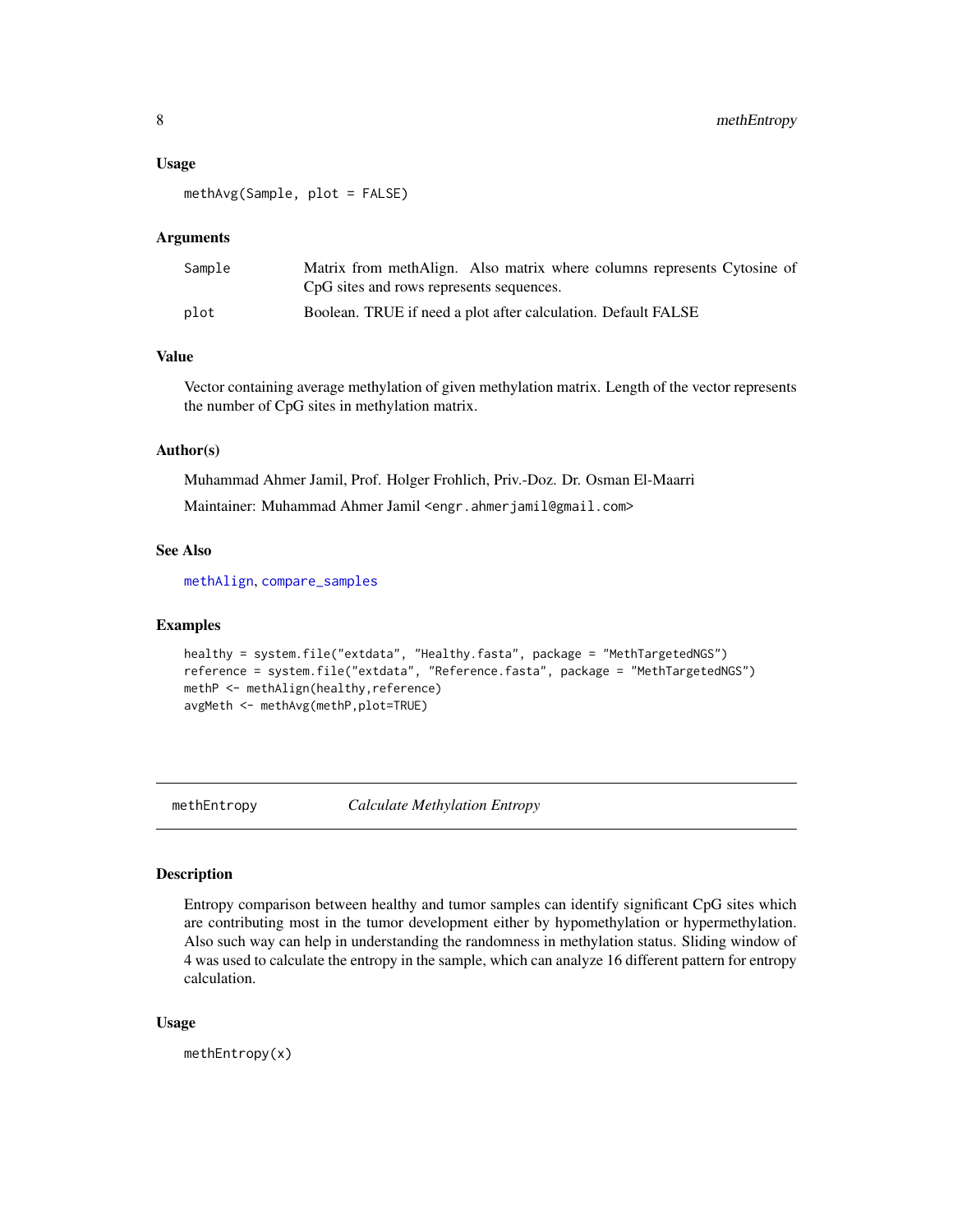### <span id="page-8-0"></span>methHeatmap 9

#### Arguments

x Matrix from methAlign. Also matrix where columns represents Cytosine of CpG sites and rows represents sequences

## Value

Matrix containing entropy for every sequence and group of 4 cpg sites.

#### **Note**

This function needs time to process depending on the number of rows in matrix

### Author(s)

Muhammad Ahmer Jamil, Prof. Holger Frohlich, Priv.-Doz. Dr. Osman El-Maarri Maintainer: Muhammad Ahmer Jamil <engr.ahmerjamil@gmail.com>

#### References

Xie, H., Wang, M., de Andrade, A., Bonaldo, M.d.F., Galat, V., Arndt, K., Rajaram, V., Goldman, S., Tomita, T. and Soares, M.B. (2011) Genome-wide quantitative assessment of variation in DNA methylation patterns. Nucleic Acids Research, 39, 4099-4108.

#### See Also

[methAlign](#page-5-1)

#### Examples

```
healthy = system.file("extdata", "Healthy.fasta", package = "MethTargetedNGS")
reference = system.file("extdata", "Reference.fasta", package = "MethTargetedNGS")
methP <- methAlign(healthy, reference)
entMeth <- methEntropy(methP)
plot(entMeth,type="l")
```
methHeatmap *Generate Heatmap of the given methylation data.*

#### Description

Heatmaps are the way of visualizing methylation statuses of a sample. This function allows user to visualize methylation statuses at each CpG site for every sequence available in pool.

#### Usage

```
methHeatmap(Sample, y1 = "", plot = TRUE, title = "")
```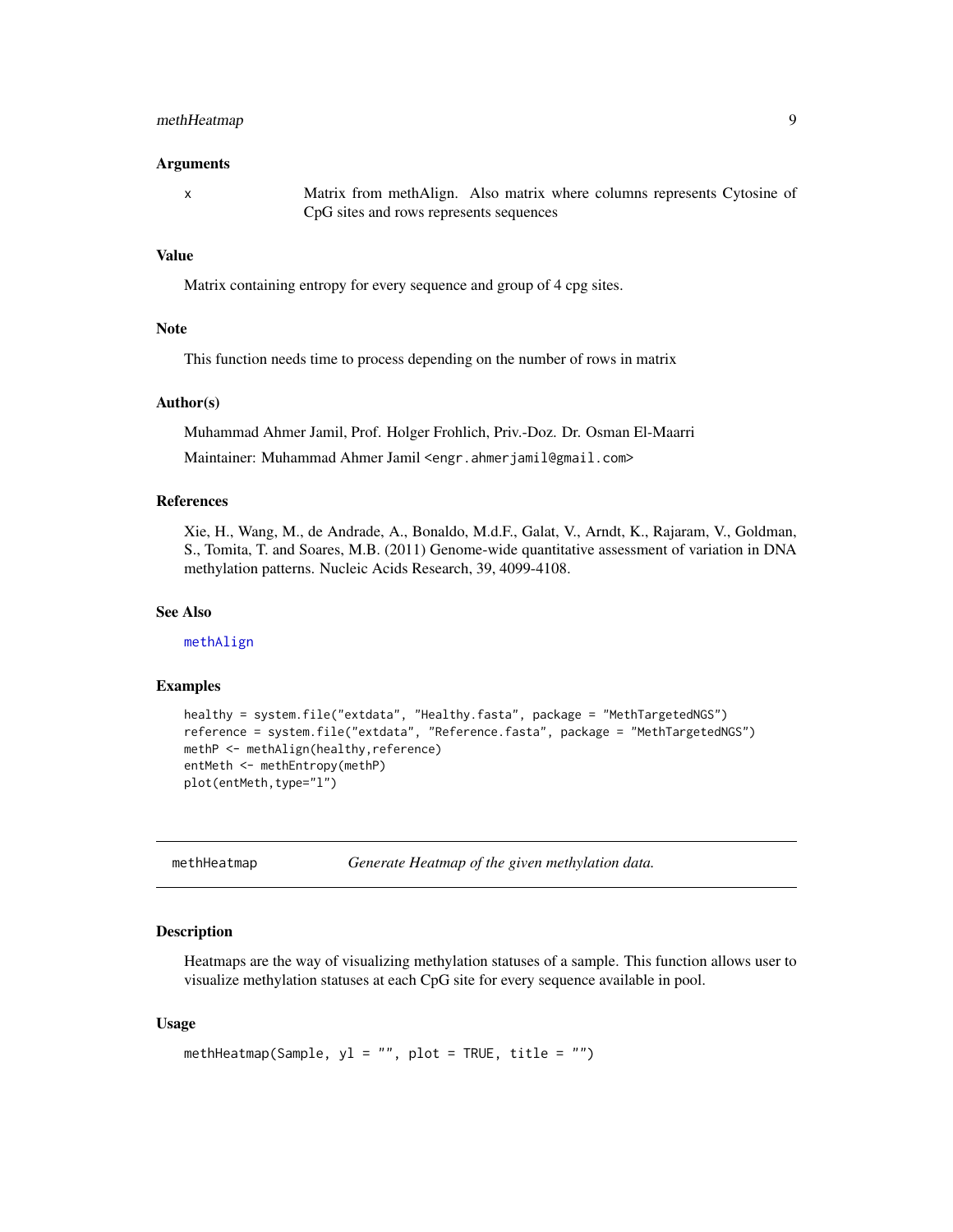## <span id="page-9-0"></span>Arguments

| Sample | Matrix from methAlign. Also matrix where columns represents Cytosine of<br>CpG sites and rows represents sequences.                                                  |
|--------|----------------------------------------------------------------------------------------------------------------------------------------------------------------------|
| vl     | Ylabel for heatmap                                                                                                                                                   |
| plot   | Boolean. If plot $==$ FALSE, function will return a matrix of 1s and 0s. If plot<br>$=$ TRUE, function will create a heatmap as well as return a matrix of 1s and 0s |
| title  | Title of the heatmap                                                                                                                                                 |

## Value

Heatmap

#### Author(s)

Ahmer Jamil <engr.ahmerjamil@gmail.com>

## See Also

[methAlign](#page-5-1)

## Examples

```
healthy = system.file("extdata", "Healthy.fasta", package = "MethTargetedNGS")
reference = system.file("extdata", "Reference.fasta", package = "MethTargetedNGS")
healthy = methAlign(healthy,reference)
hHeatmap = methHeatmap(healthy,plot=TRUE)
```
<span id="page-9-1"></span>

| nhmmer |  |
|--------|--|
|--------|--|

Calculate likelihood of the given profile hidden markov model against *group of sequences*

## Description

This function calculates likelihood score of given pool of sequences against given profile hidden markov model using HMMER algorithm.[1]

#### Usage

```
nhmmer(file_hmm, file_seq, pathHMMER="")
```
## Arguments

| file hmm  | HMM file from hmmbuild function                                              |
|-----------|------------------------------------------------------------------------------|
| file_seg  | Sequence fasta file for calculating likelihood                               |
| pathHMMER | Path where HMMER software is installed. Note: Windows user must setup        |
|           | cygwin to use this feature and set path to HMMER binaries (~hmmer/binaries/) |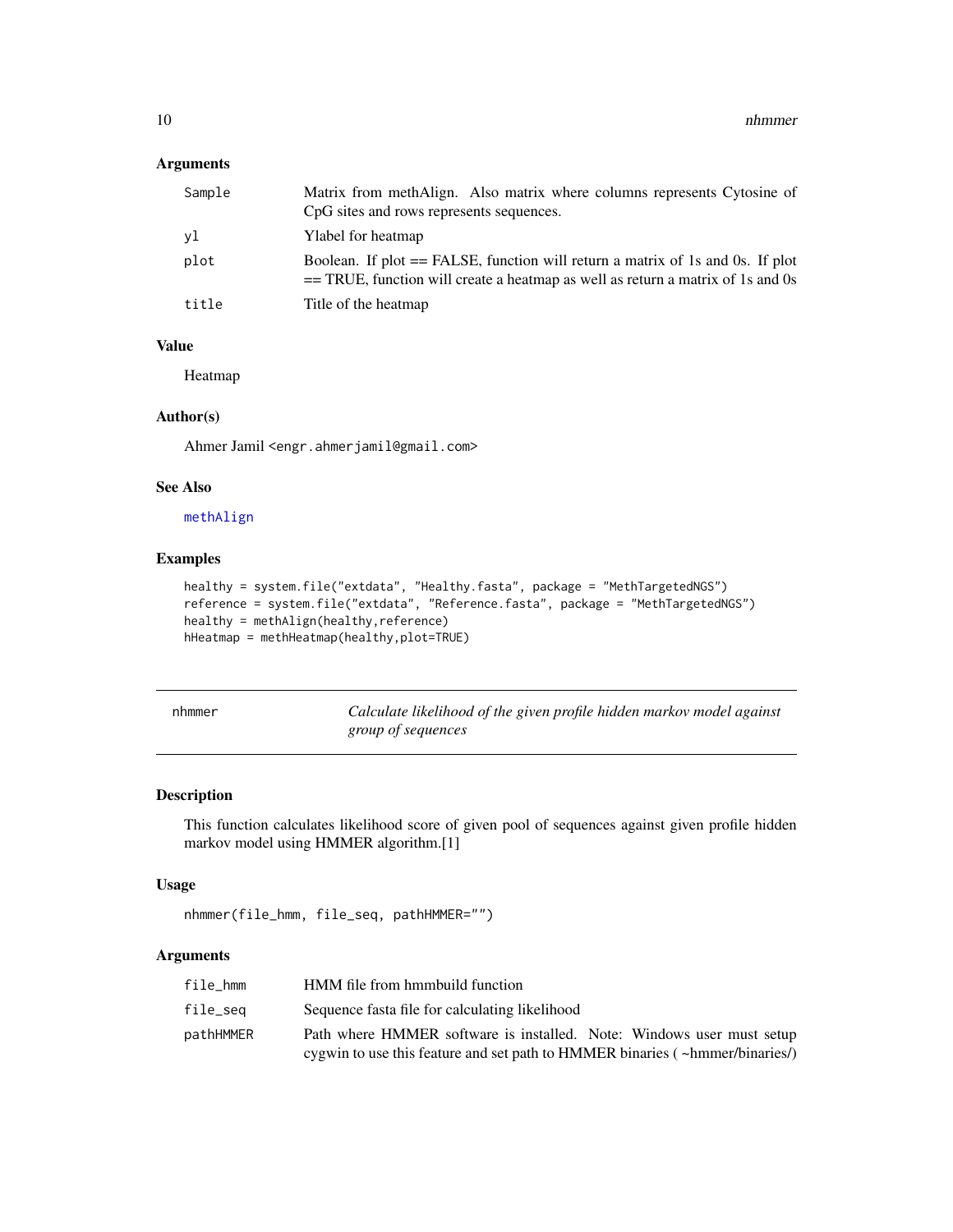#### <span id="page-10-0"></span>odd\_ratio 11

## Value

Matrix containing likelihood scores

## Note

Require HMMER software Windows User: Please download HMMER from http://hmmer.janelia.org/ Setup cygwin from http://www.cygwin.com Linux/Mac User: Download binaries or compile HMMER from http://hmmer.janelia.org/

## Author(s)

Muhammad Ahmer Jamil, Prof. Holger Frohlich, Priv.-Doz. Dr. Osman El-Maarri Maintainer: Muhammad Ahmer Jamil <engr.ahmerjamil@gmail.com>

#### References

[1]Finn, Robert D., Jody Clements, and Sean R. Eddy. "HMMER web server: interactive sequence similarity searching." Nucleic acids research (2011): gkr367.

#### See Also

[hmmbuild](#page-4-1)

#### Examples

```
msa = system.file("extdata", "msa.fasta", package = "MethTargetedNGS")
tumor = system.file("extdata", "Tumor.fasta", package = "MethTargetedNGS")
if (file.exists("/usr/bin/hmmbuild"))
{hmmbuild(file_seq=msa,file_out="hmm",pathHMMER = "/usr/bin")
res <- nhmmer("hmm",tumor,pathHMMER = "/usr/bin")
res}
```
<span id="page-10-1"></span>odd\_ratio *Calculate log odd ratio of the given samples (healthy/tumor)*

#### Description

Log Odd ratio defines the hypomethylation and hypermethylation of a sample in comparison to the other sample.

#### Usage

```
odd_ratio(SampA, SampB, plot = TRUE, main = "Log Odd Ratio")
```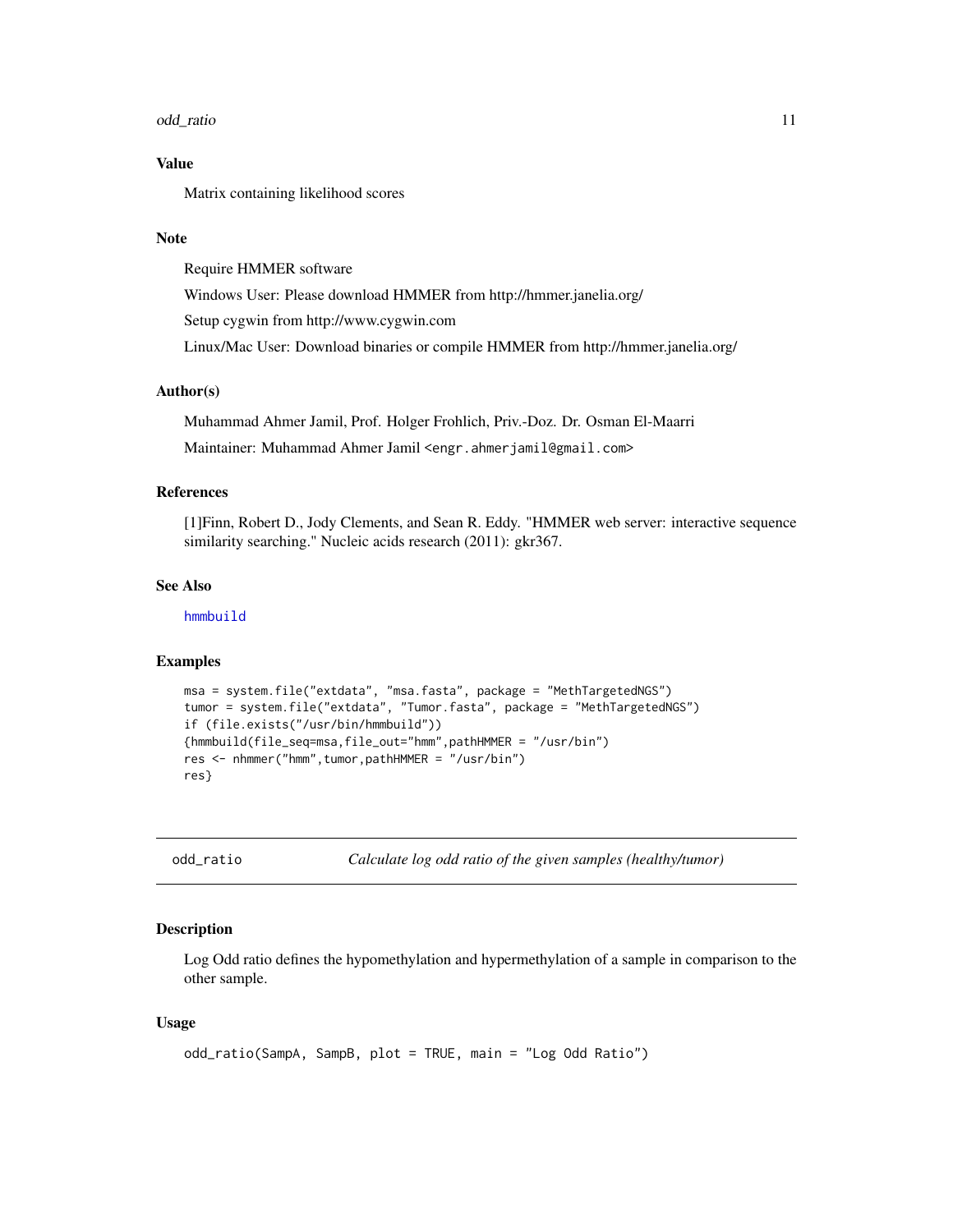## <span id="page-11-0"></span>Arguments

| SampA | Matrix from methAlign. Also matrix where columns represents Cytosine of<br>CpG sites and rows represents sequences. |
|-------|---------------------------------------------------------------------------------------------------------------------|
| SampB | Matrix from methAlign. Also matrix where columns represents Cytosine of<br>CpG sites and rows represents sequences. |
| plot  | Boolean. TRUE if need a plot after calculation. Default TRUE                                                        |
| main  | Title of the plot                                                                                                   |

## Value

Vector containing log odd ratios.

## Author(s)

Muhammad Ahmer Jamil, Prof. Holger Frohlich, Priv.-Doz. Dr. Osman El-Maarri Maintainer: Muhammad Ahmer Jamil <engr.ahmerjamil@gmail.com>

## See Also

[methAlign](#page-5-1)

## Examples

```
healthy = system.file("extdata", "Healthy.fasta", package = "MethTargetedNGS")
tumor = system.file("extdata", "Tumor.fasta", package = "MethTargetedNGS")
reference = system.file("extdata", "Reference.fasta", package = "MethTargetedNGS")
```

```
healthy = methAlign(healthy,reference)
tumor = methAlign(tumor,reference)
odd_ratio(healthy,tumor)
```